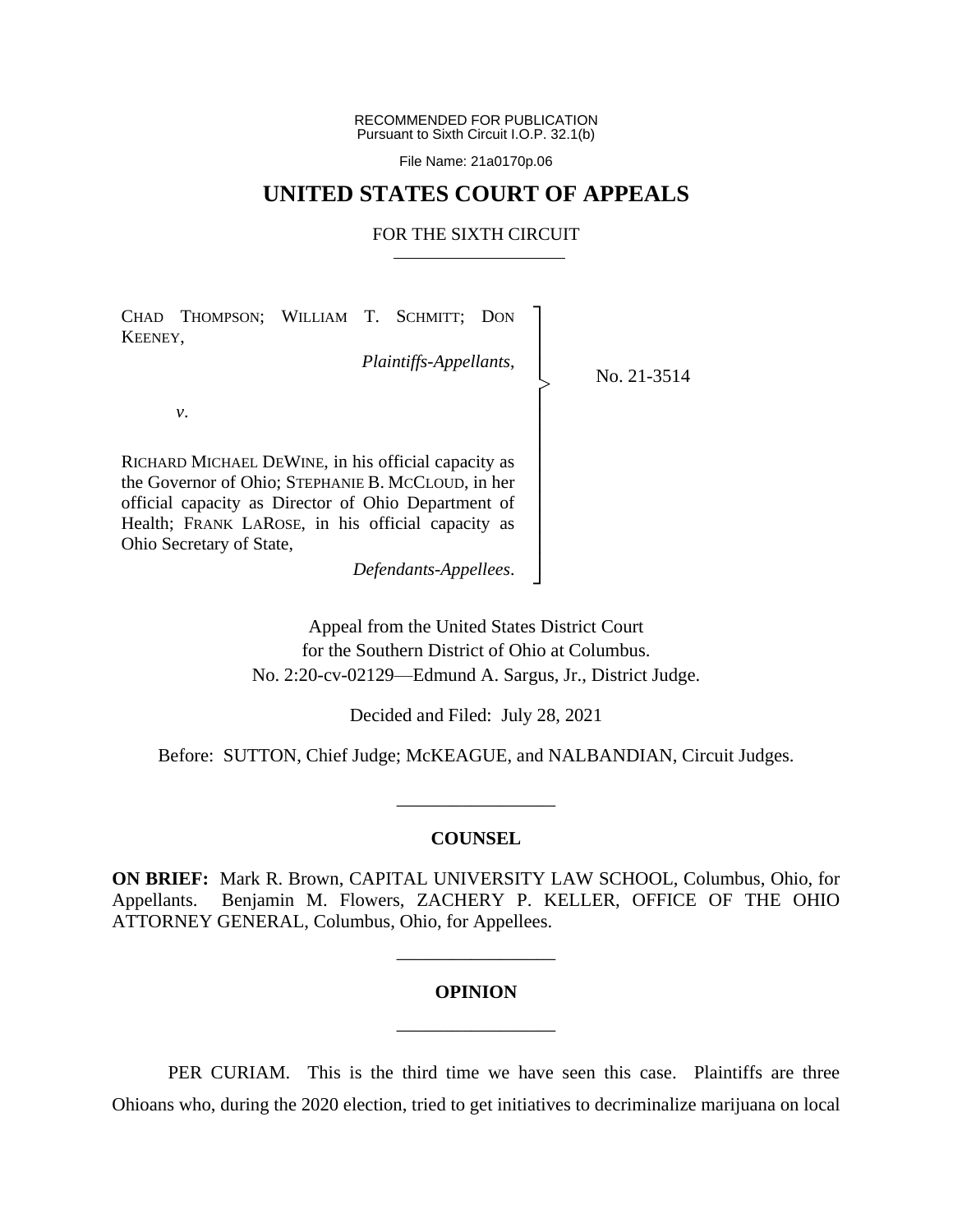ballots. To do so, they had to comply with Ohio's ballot-access laws. Those laws impose various requirements on an initiative's proponents, including submitting a petition with a minimum number of ink signatures witnessed by the petition's circulator.

Plaintiffs say the laws, as applied during the COVID-19 pandemic, made it too difficult for them to get any of their initiatives on 2020 ballots. So they sued for declaratory and injunctive relief. But plaintiffs tied their requests for relief exclusively to the November 2020 election. That election has come and gone—and with it the prospect that plaintiffs can get any of the relief they asked for. This case is thus moot. We **AFFIRM** the district court's dismissal of plaintiffs' complaint.

I.

We need not restate the facts at length. *See Thompson v. DeWine*, 461 F. Supp. 3d 712 (S.D. Ohio), *stayed*, 959 F.3d 804 (6th Cir.) (*Thompson I*), *rev'd*, 976 F.3d 610 (6th Cir. 2020) (*Thompson II*). The short of it is this: Plaintiffs are three Ohio voters. They regularly circulate petitions to get initiatives on local and statewide ballots. For the 2020 election cycle, plaintiffs hoped to place initiatives on municipal ballots to decriminalize marijuana.

Before an initiative finds its way onto a local ballot, its proponents must circulate a petition. Ohio Rev. Code Ann. § 731.28. The petition must get signatures from at least ten percent of the number of electors who voted for governor in the municipality's previous election. *Id.* And those signatures must be original and in ink, and the petition's circulator must witness them. *Id.* § 3501.38. Once a petition has enough qualifying signatures, the circulator must submit it to the Secretary of State at least 110 days before the election. *Id.* § 731.28.

Soon after plaintiffs filed proposed initiatives for November 2020 ballots, Ohio declared a state of emergency because of COVID-19 and ordered Ohioans to stay at home. As a result, plaintiffs found it harder than usual to gather signatures for their initiative petitions. So they sued Governor Mike DeWine and other state officials for declaratory and injunctive relief. They allege that, because the pandemic and emergency orders made signature gathering difficult, "Ohio's ballot-access requirements for popular measures proposed for Ohio's November 3, 2020 election violate" the First and Fourteenth Amendments. (R. 1, Compl. at 16–17, PID 16–17.)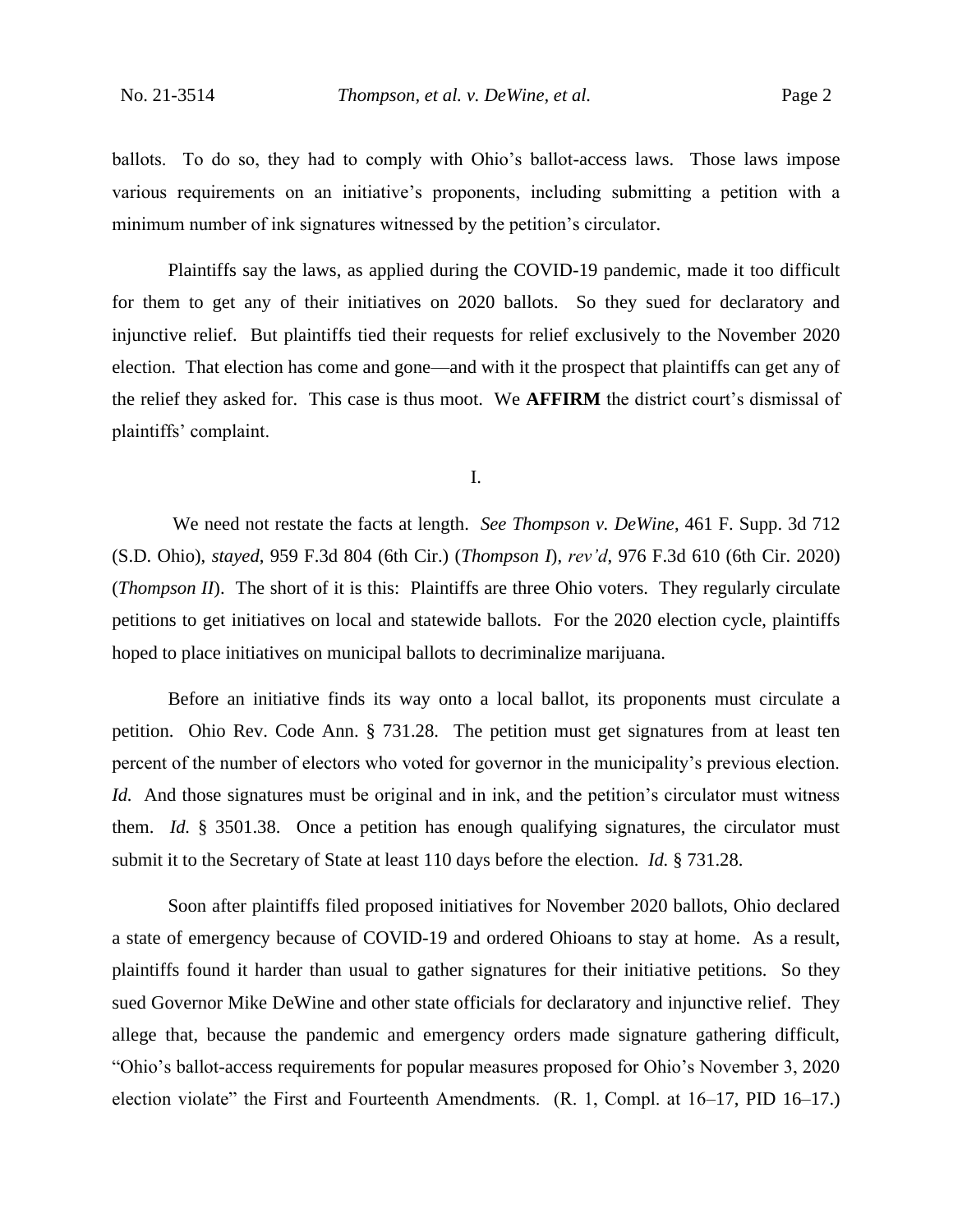And they asked the district court to "immediately place" their initiatives "on local November 3, 2020 election ballots without the need for supporting signatures." (*Id.* at 18, PID 18.) If that failed, they also asked the court to reduce the number of signatures they needed to qualify for the ballot, extend the deadline for submitting petitions, and order the state to develop a way for voters to sign petitions electronically.

The district court enjoined the ink and witness requirements, extended the deadline for submitting petitions, and ordered the state to accept electronic signatures. *Thompson*, 461 F. Supp. 3d at 739–40. We stayed that injunction, *Thompson I*, 959 F.3d at 804, and then reversed it, *Thompson II*, 976 F.3d at 614. After plaintiffs unsuccessfully sought review in the Supreme Court, defendants moved to dismiss plaintiffs' complaint, claiming it was moot and barred by the Eleventh Amendment. The district court, relying on our opinions in *Thompson I* and *II*, dismissed the case on its merits after holding that it was not moot. Plaintiffs appeal, and we review the decision de novo. *See, e.g.*, *Keys v. Humana, Inc.*, 684 F.3d 605, 608 (6th Cir. 2012).

### II.

Under Article III of the Federal Constitution, we can only decide "Cases" or "Controversies." U.S. Const. art. III, § 2. So we adjudicate "only genuine disputes between adverse parties, where the relief requested would have a real impact on the legal interests of those parties." *Libertarian Party of Ohio v. Blackwell*, 462 F.3d 579, 584 (6th Cir. 2006). Thus, "[i]f 'the issues presented are no longer live or the parties lack a legally cognizable interest in the outcome,' then the case is moot and the court has no jurisdiction." *Id.* (quoting *Los Angeles County v. Davis*, 440 U.S. 625, 631 (1979)).

#### A.

This case is moot. Plaintiffs request two types of relief, injunctive and declaratory. But unlike many election cases, plaintiffs do not challenge Ohio's ballot-access laws standing alone. *See Common Sense Party v. Padilla*, 834 F. App'x 335, 336 (9th Cir. 2021) (COVID-related challenge to a ballot-access law was moot because plaintiff did not challenge "the constitutionality of the provision itself or its constitutionality as applied to [plaintiff] outside this context"); *cf. Storer v. Brown*, 415 U.S. 724, 727 (1974).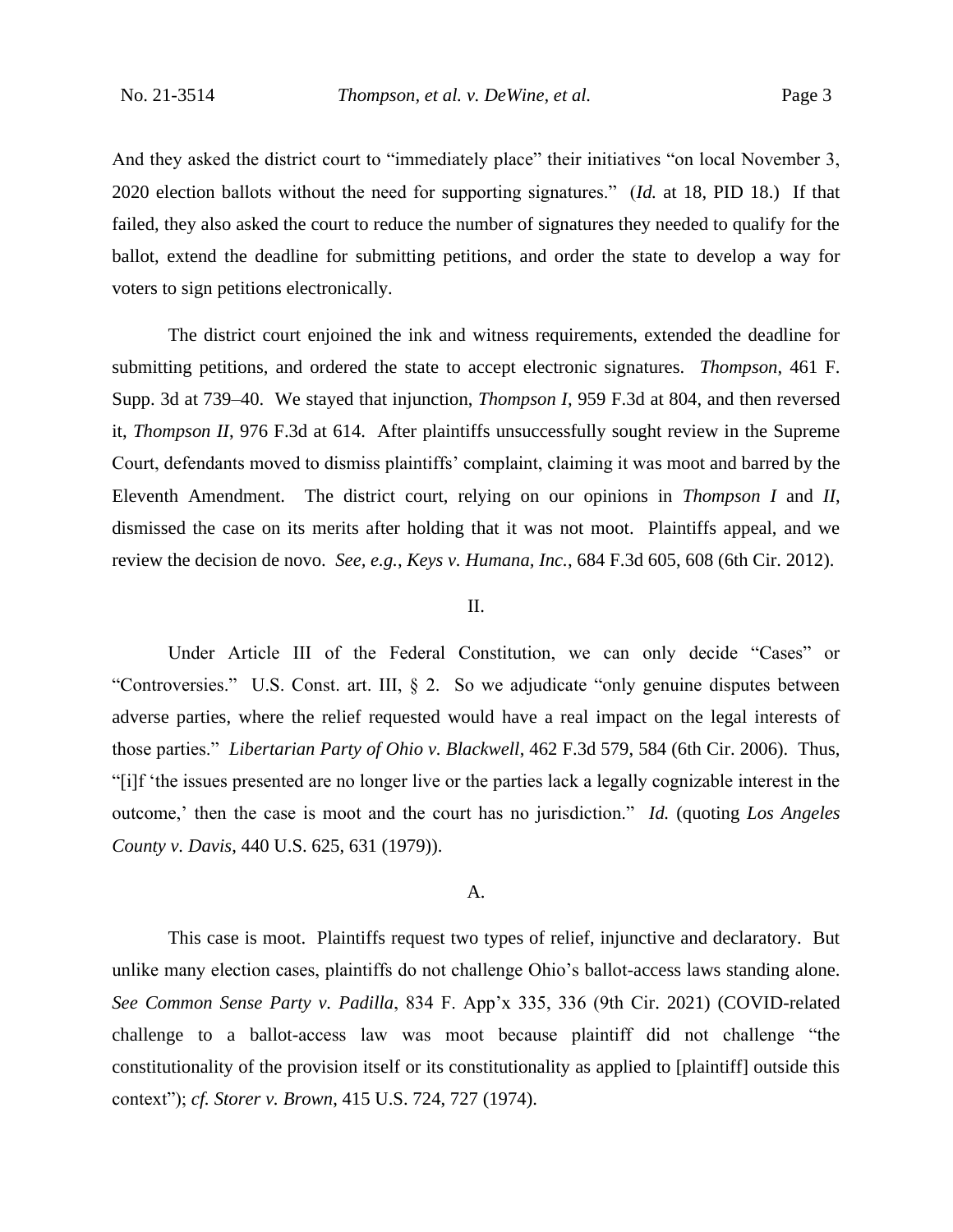Instead, plaintiffs tie all their requested relief to the November 2020 election, COVID-19, and Ohio's stay-at-home orders. *See Memphis A. Philip Randolph Inst. v. Hargett*, 2 F.4th 548, 560 (6th Cir. 2021) (case was moot when plaintiff's injury and motion for a preliminary injunction were "inextricably tied to the COVID-19 pandemic, a once-in-a-century crisis"). Plaintiffs' complaint was one to "declare unconstitutional, enjoin and/or modify" Ohio's ballotaccess laws so that their initiatives could be included "on Ohio's November 3, 2020 general election ballot." (R. 1, Compl. at 1, PID 1.) Why? Because "the current public health emergency caused by COVID-19 and defendant DeWine's and defendant Acton's emergency orders effectively shutting down the State" made it hard for them to gather signatures. (*Id.*) So they asked the court to "immediately place" their initiatives "on local November 3, 2020 election ballots." (*Id.* at 18, PID 18.) And in case they didn't get that relief, plaintiffs also asked the court to enjoin enforcement of Ohio's ballot-access laws and to unilaterally modify them—but again, only "for Ohio's November 3, 2020 general election," and only because COVID-19 and Ohio's stay-at-home orders made signature gathering too difficult. (*Id.* at 14, PID 14, 18–19, PID 18–19.)

Without a time machine, we cannot go back and place plaintiffs' initiatives on the 2020 ballot. So plaintiffs' first request for injunctive relief is moot. *See Lawrence v. Blackwell*, 430 F.3d 368, 371 (6th Cir. 2005); *Ariz. Green Party v. Reagan*, 838 F.3d 983, 987 (9th Cir. 2016) ("The 2014 election has come and gone, so we cannot devise a remedy that will put the Green Party on the ballot for that election cycle."). And plaintiffs' alternative requests for an injunction, which they tied *specifically* to the 2020 election, also became moot when the election passed. *Memphis A. Philip Randolph Inst. v. Hargett*, 2 F.4th at 560; *Operation King's Dream v. Connerly*, 501 F.3d 584, 591 (6th Cir. 2007); *Padilla*, 834 F. App'x at 336 (noting in a COVID-19 election case that "the occurrence of an election moots relief sought with respect to that election cycle").

Plaintiffs' request for declaratory relief is likewise moot. To determine whether a request for declaratory relief is moot, we ask "whether the facts alleged, under all the circumstances, show that there is a substantial controversy, between parties having adverse legal interests, *of sufficient immediacy and reality* to warrant the issuance of a declaratory judgment." *Preiser v.*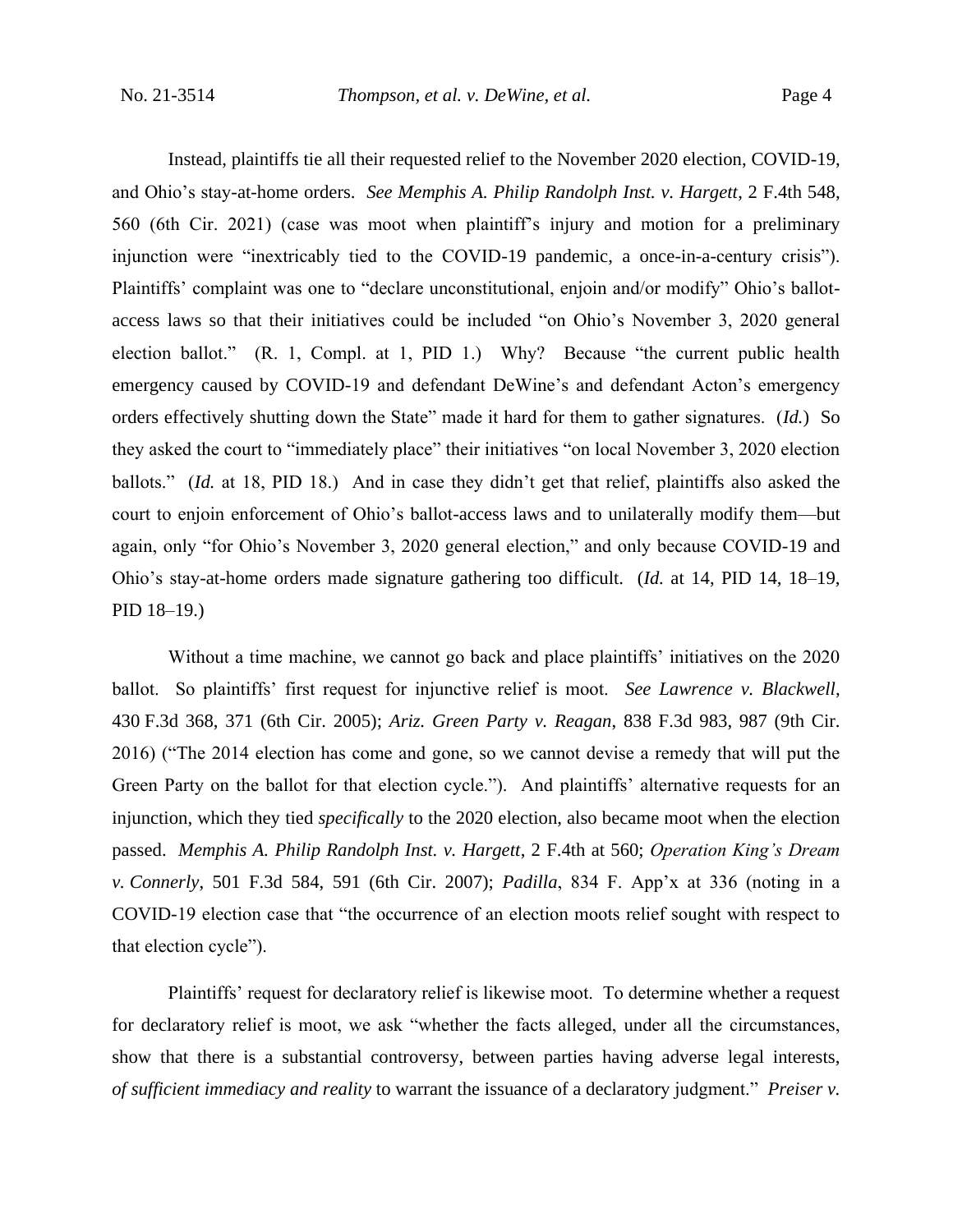*Newkirk*, 422 U.S. 395, 402 (1975) (emphasis altered) (quoting *Md. Cas. Co. v. Pac. Coal & Oil Co.*, 312 U.S. 270, 273 (1941)).

No such controversy exists for plaintiffs' declaratory relief claim. Like their demands for injunctive relief, plaintiffs tie their declaratory relief request specifically to the 2020 election. They ask the court to declare that Ohio's ballot-access laws—as applied to "measures proposed for local November 3, 2020 elections in Ohio"—violate the Constitution "in light of the current public health emergency caused by the COVID-19 pandemic and the executive orders requiring that Ohio citizens stay at home and shelter in place." (R. 1, Compl. at 19, PID 19.) But those orders are no longer in place, and the election is over. (*See Rescinded Public Health Orders*, OHIO DEP'T OF HEALTH, https://coronavirus.ohio.gov/wps/portal/gov/covid-19/resources/publichealth-orders/public-health-orders-rescinded (last accessed July 23, 2021, 9:45 AM)). So no "substantial controversy" of "immediacy and reality" exists. *See Preiser*, 422 U.S. at 402; *see also* 28 U.S.C. § 2201 (requiring "a case of actual controversy" before a court can issue declaratory relief).

Plaintiffs sought specific relief. They challenged Ohio's ballot-access laws as applied to the unique circumstances existing during the 2020 election. But because of intervening events the passing of the election and the rescission of Ohio's stay-at-home orders and emergency declaration—we cannot give plaintiffs what they ask for. *Chafin v. Chafin*, 568 U.S. 165, 172 (2013) (noting that a case is moot when the court cannot "grant any effectual relief"); *Maryville Baptist Church, Inc. v. Beshear*, 977 F.3d 561, 564 (6th Cir. 2020). Thus, "in view of the limited nature of the relief sought, we think the case is moot because the ... election is over." *Brockington v. Rhodes*, 396 U.S. 41, 43 (1969).

#### B.

The capable-of-repetition-yet-evading-review exception to mootness does not apply here. *See Fed. Election Comm'n v. Wis. Right to Life, Inc.*, 551 U.S. 449, 462 (2007). Plaintiffs point out that they are trying to get initiatives on the ballot for local 2021 elections. And because COVID-19 persists, the threat that Ohio will again implement stay-at-home orders keeps this case alive.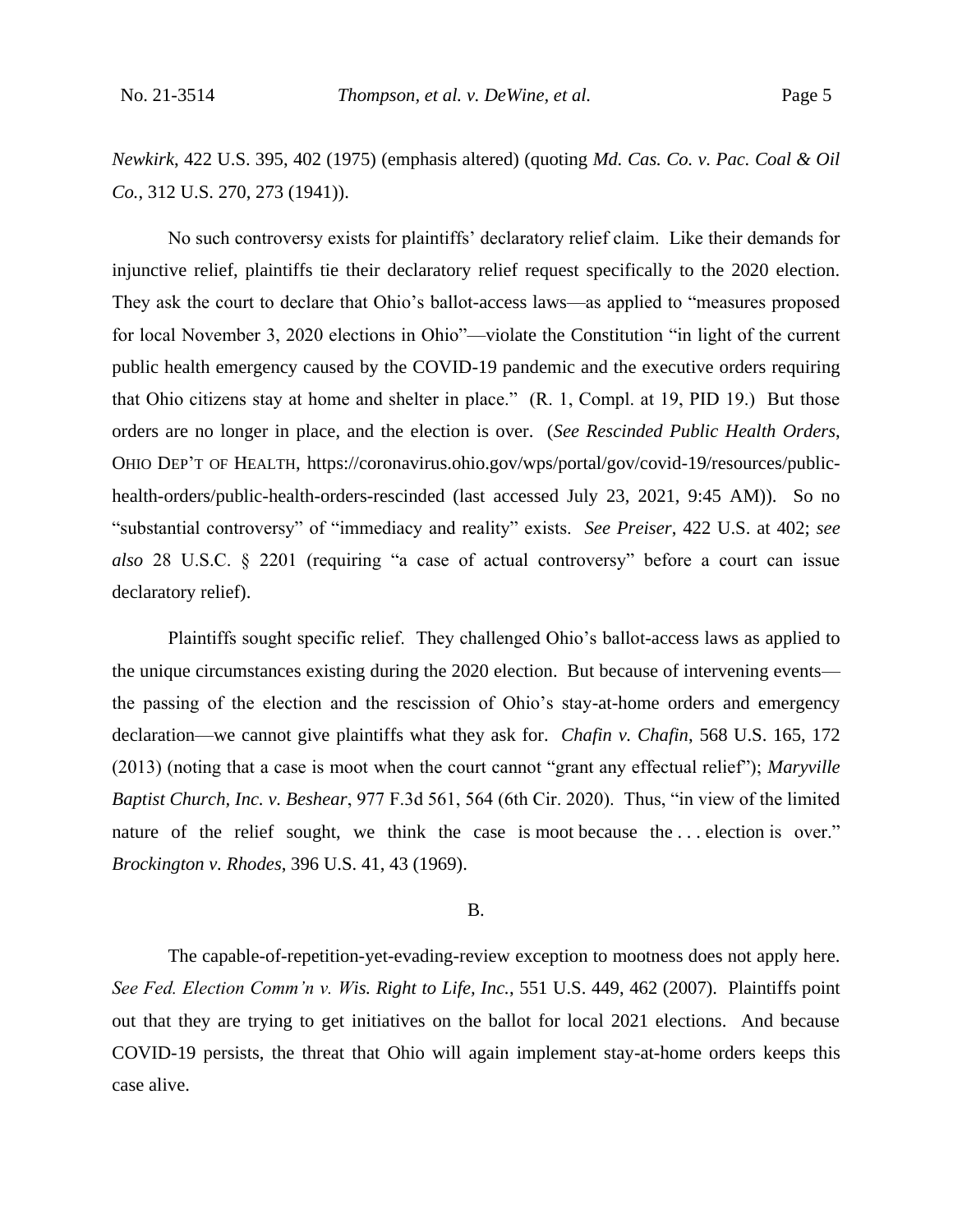The capable-of-repetition exception features regularly in election disputes. *See In re 2016 Primary Election*, 836 F.3d 584, 588 (6th Cir. 2016). To be capable of repetition but evading review, a dispute must satisfy a two-pronged test. First, the challenged action must be too short in duration for the parties to fully litigate it before it becomes moot. And second, there must be "a reasonable expectation that the same complaining party will be subject to the same action again." *Wis. Right to Life*, 551 U.S. at 462 (quoting *Spencer v. Kemna*, 523 U.S. 1, 17 (1998)). We can assume the first prong is met here, as it commonly is in election cases. *See Lawrence*, 430 F.3d at 371.

But plaintiffs falter on the second prong. To be sure, we relax our inquiry at this step for election cases. *See Memphis A. Philip Randolph Inst.*, 2 F.4th at 560. So plaintiffs need not show that the same controversy will recur "down to the last detail." *Wis. Right to Life*, 551 U.S. at 463. In other words, "[t]o be capable of repetition, 'the chain of potential events does not have to be air-tight or even probable.'" *Memphis A. Philip Randolph Inst.*, 2 F.4th at 560 (quoting *Barry v. Lyon*, 834 F.3d 706, 716 (6th Cir. 2016)). Still, "a mere physical or theoretical possibility" that the events prompting the suit will come back is not enough. *Murphy v. Hunt*, 455 U.S. 478, 482 (1982). So a case "is not capable of repetition if it is based on a unique factual situation." *Memphis A. Philip Randolph Inst.*, 2 F.4th at 560; *see also Libertarian Party of Ohio*, 462 F.3d at 584.

If any case is "based on a unique factual situation," this one is. *See Memphis A. Philip Randolph Inst.*, 2 F.4th at 560. As pled, plaintiffs' claims "are inextricably tied to the COVID-19 pandemic." *Id.* A once-in-a-lifetime global pandemic prompted unprecedented stay-at-home orders right as election machinery was gearing up. The pandemic dissuaded the public from going outdoors, interacting with strangers, and gathering in groups—the situations plaintiffs say they rely on to solicit signatures. But the situation today differs markedly from a year ago. "Fortunately, because of advancements in COVID-19 vaccinations and treatment since this case began, the COVID-19 pandemic is unlikely to pose a serious threat during the next election cycle." *Id.* And so "[t]here is not a reasonable expectation" that plaintiffs "will face the same burdens" that they did in 2020. *Id.*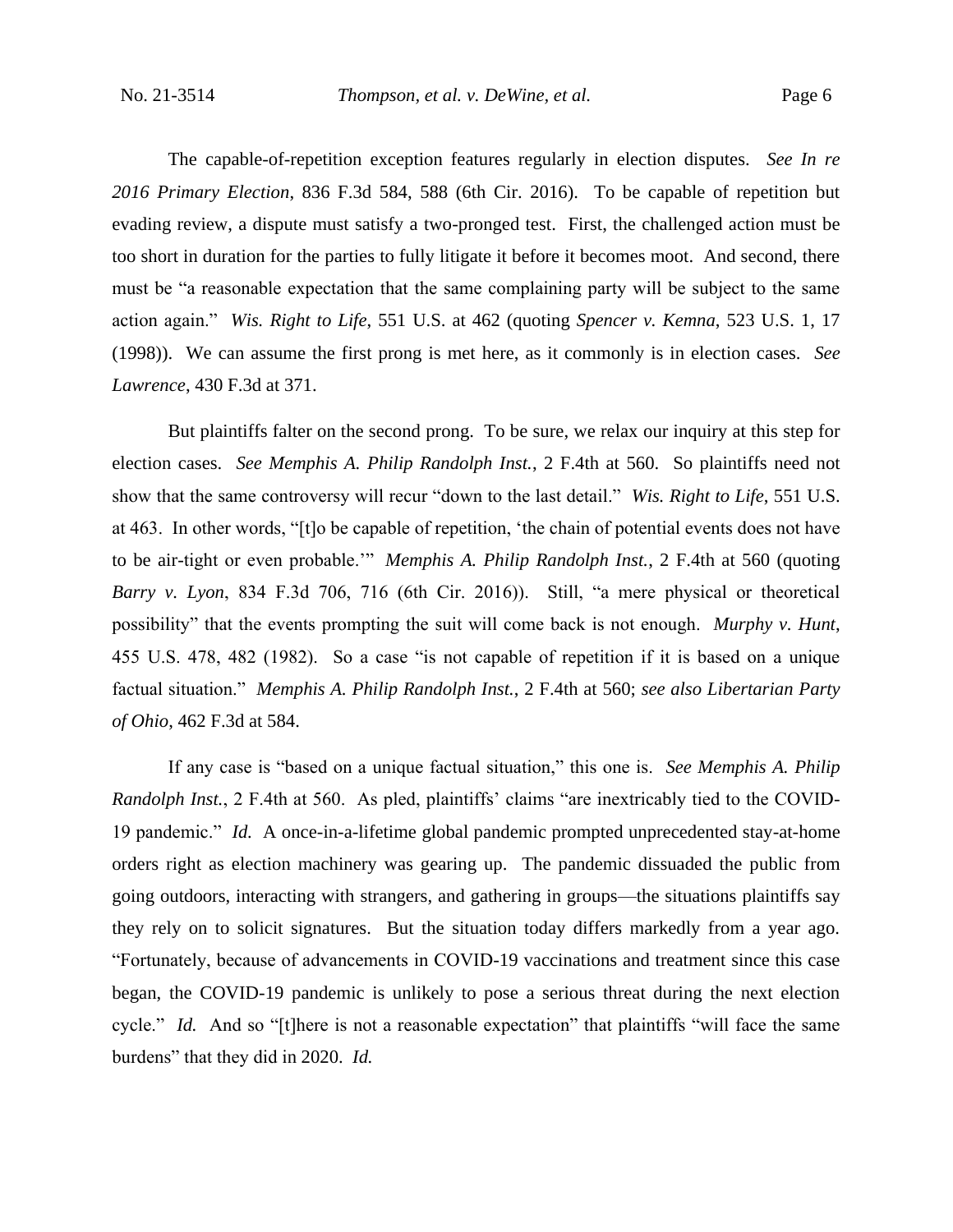Plaintiffs insist that "[t]here is not only a likelihood of recurrence, there is recurrence here." (Appellant Br. at 38.) They say COVID-19 remains a "full blown crisis" hampering their efforts to gather signatures for 2021 initiatives. (*Id.*) But we recently rejected a similar argument in another election case, citing advancements in the COVID-19 vaccine and treatment. *See Memphis A. Randolph Institute*, 2 F.4th at 560–61; *see also People Not Politicians Or. v. Fagan*, No. 6:20-cv-01053-MC, 2021 WL 2386118, at \*3 (D. Or. June 10, 2021).

Plaintiffs also insist that Ohio's COVID restrictions not only hampered their ability to gather signatures for the 2020 election but also carried over to the 2021 election. Plaintiffs claim that they could have used "[s]ignatures collected between March and July of 2020 . . . to qualify initiatives for the November 2, 2021 ballot." (Appellant Br. at 40.) Even if that's true, this is the first time plaintiffs are saying so. *See Operation King's Dream*, 501 F.3d at 592 ("Because the Plaintiffs present this argument for the first time on appeal, we decline to address it.").All along, plaintiffs have claimed Ohio violated their constitutional rights as it relates to the November 2020 election and the emergency surrounding it. "Plaintiffs' decision on appeal to alter the relief sought and transform the cause of action further underscores that their appeal is moot." *Id.*

Finally, plaintiffs fall back on their fear that a future pandemic could wreak similar havoc on elections. This speculation does not get the job done. *See Speer v. City of Oregon*, 847 F.2d 310, 311–12 n.3 (6th Cir. 1988) ("Plaintiff cannot avoid mootness by engaging in speculation that at some point in the future she may move and then return and seek to run for City Council and again be subjected to the residency requirement."); *People Not Politicians*, 2021 WL 2386118, at \*3 (rejecting a COVID election challenge as moot in part because plaintiffs' argument "that the circumstances that led to Plaintiffs' as-applied challenge following the 2020 election cycle 'could recur' is highly speculative"). Because of the specific relief sought and the unique harm alleged, this is not a case when "the controversy" prompting the lawsuit "almost invariably will recur with respect to some future" ballot initiatives. *See Lawrence*, 430 F.3d at 372; *see also Libertarian Party of Mich. v. Johnson*, 714 F.3d 929, 932 (6th Cir. 2013).